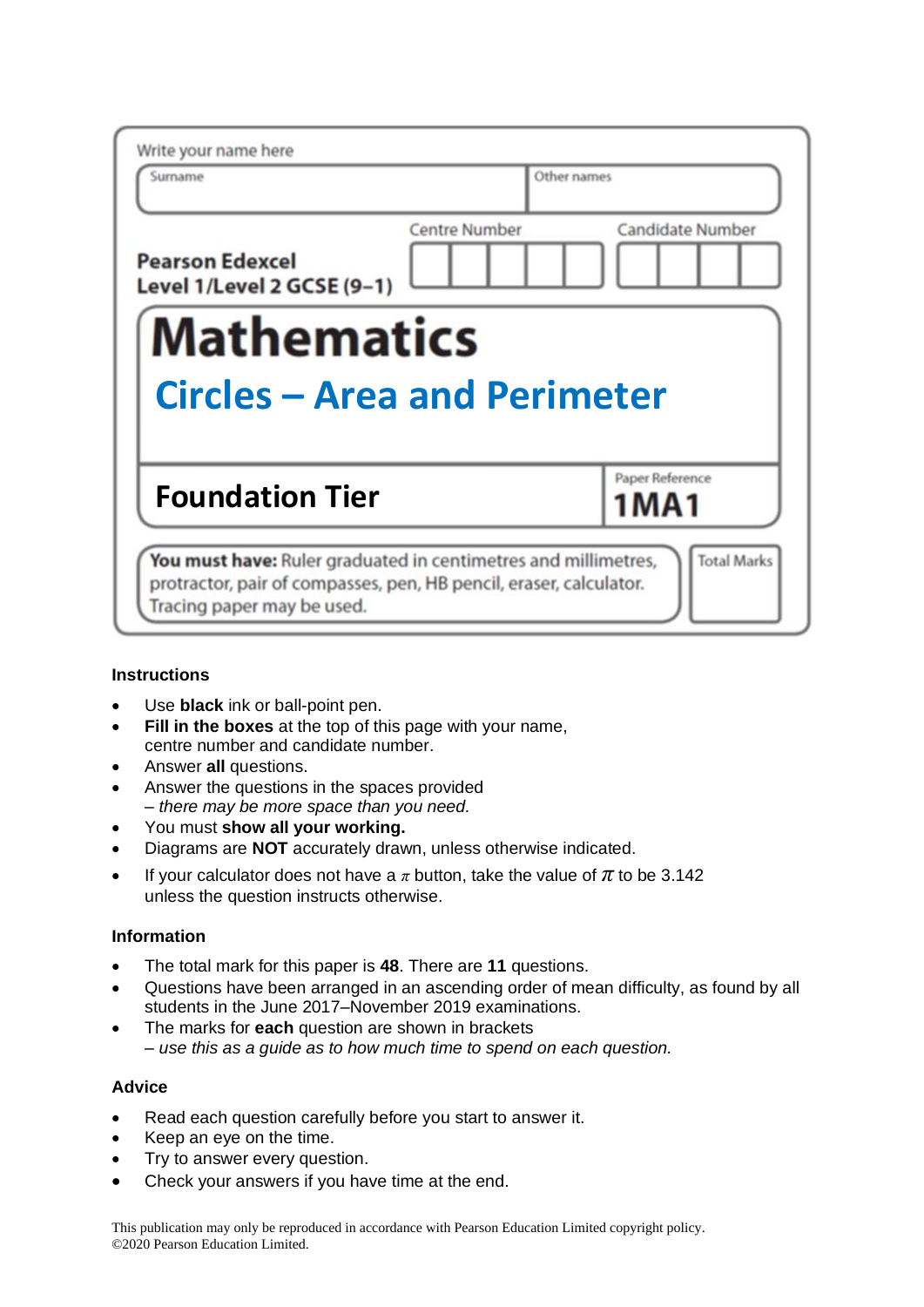**1** A farmer has a field in the shape of a semicircle of diameter 50 m. **19** A farmer has <sup>a</sup> field in the shape of <sup>a</sup> semicircle of diameter 50m.



The farmer asks Jim to build a fence around the edge of the field. The farmer asks Jim to build <sup>a</sup> fence around the edge of the field. Jim tells him how much it will cost. Jim tells him how much it will cost.

Total cost =  $\pounds$ 29.86 per metre of fence plus  $\pounds$ 180 for each day's work

Jim takes three days to build the fence. Jim takes three days to build the fence.

Work out the total cost. Work out the total cost.

£......................................................

(**Total for Question 1 is 5 marks**)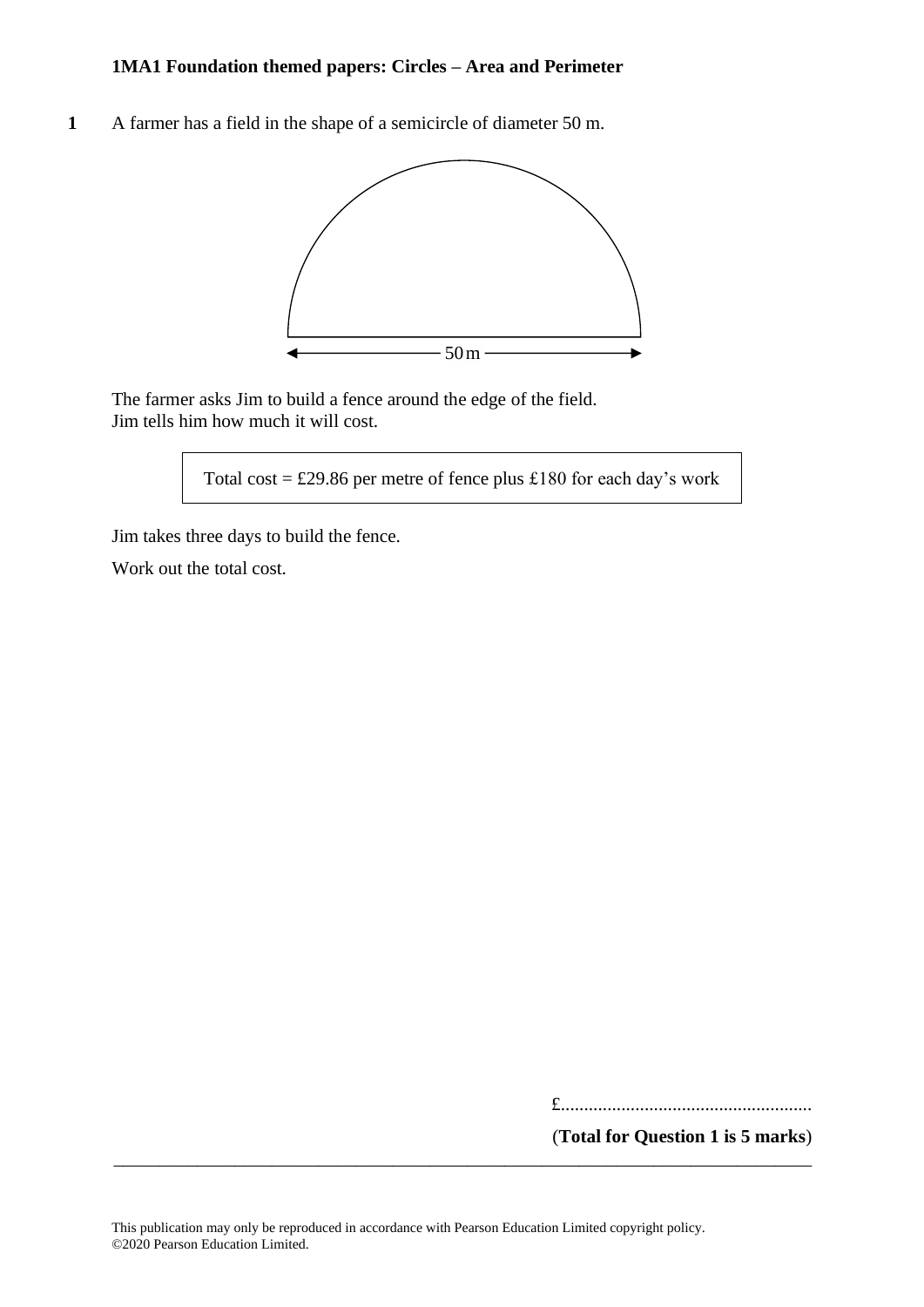**2** Balena has a garden in the shape of a circle of radius 10 m. He is going to cover the garden with grass seed to make a lawn. He is going to cover the garden with grass seed to make a lawn.

Grass seed is sold in boxes. Grass seed is sold in boxes. Each box of grass seed will cover  $46 \text{ m}^2$  of garden.

Balena wants to cover all the garden with grass seed. Balena wants to cover all the garden with grass seed.



.......................................................

(*a*) Work out an estimate for the number of boxes of grass seed Balena needs. (a) Work out an estimate for the number of boxes of grass seed Balena needs. You must show your working. You must show your working.

**(4)** (*b*) Is your estimate for part (*a*) an underestimate or an overestimate? Give a reason for your answer. ...................................................................................................................................................... ...................................................................................................................................................... ...................................................................................................................................................... ...................................................................................................................................................... **(1) (Total for Question 2 is 5 marks) \_\_\_\_\_\_\_\_\_\_\_\_\_\_\_\_\_\_\_\_\_\_\_\_\_\_\_\_\_\_\_\_\_\_\_\_\_\_\_\_\_\_\_\_\_\_\_\_\_\_\_\_\_\_\_\_\_\_\_\_\_\_\_\_\_\_\_\_\_\_\_\_\_\_\_** ....................................................... Give a reason for your  $\left(1\right)$  $\overline{a}$ **(Total for Question 18 is 5 marks)**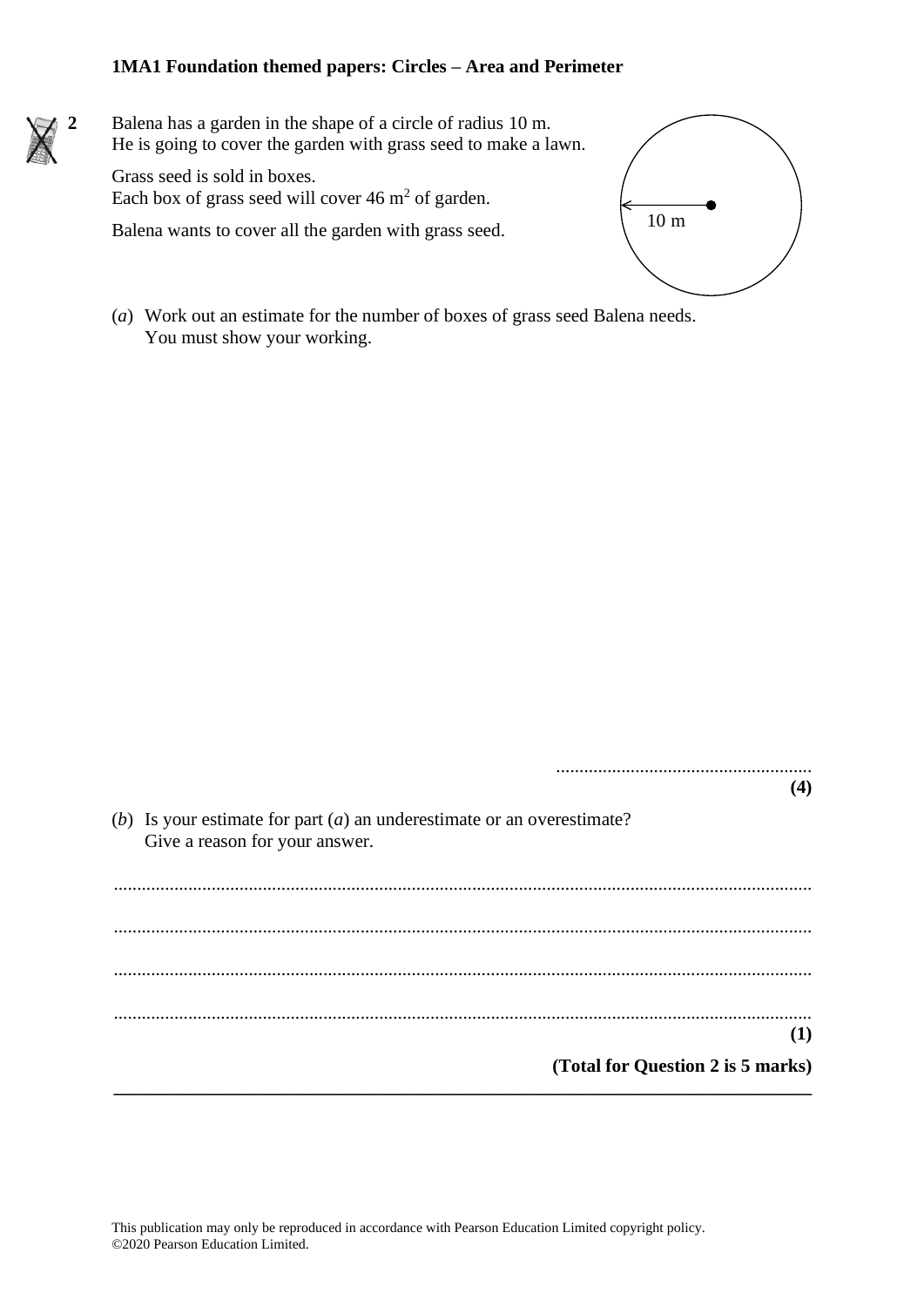**3 A** is in the shape of a quarter circle of radius 15 cm. **B** is in the shape of a circle.



The area of **A** is 9 times the area of **B**. Show that the radius of **B** is 2.5 cm.

**(Total for Question 3 is 3 marks)**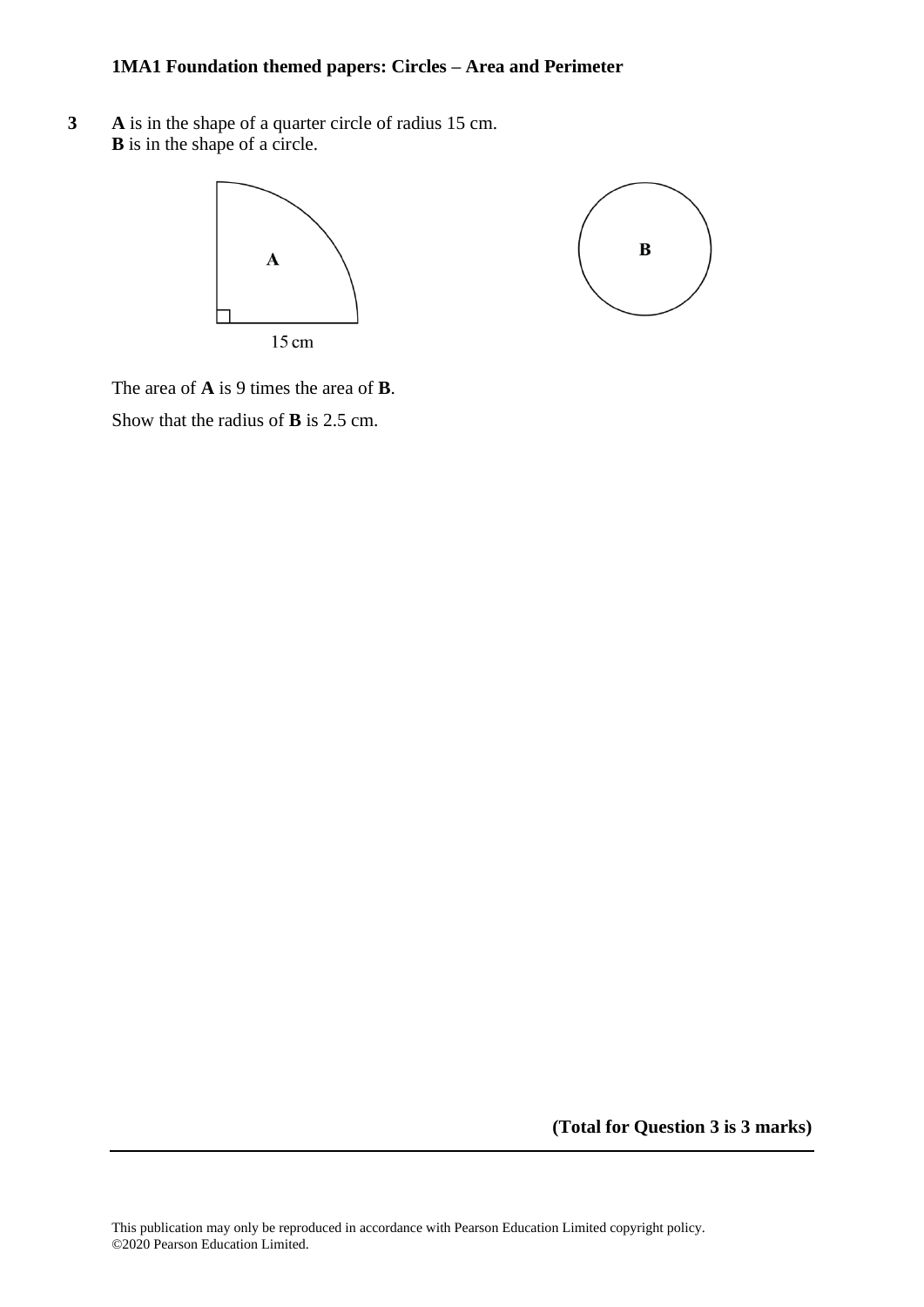**4** Hasmeet walks once round a circle with diameter 80 metres. **18** Hasmeet walks once round <sup>a</sup> circle with diameter 80 metres.



There are 8 points equally spaced on the circumference of the circle. There are 8 points equally spaced on the circumference of the circle.

(*a*) Find the distance Hasmeet walks between one point and the next point.

......................................................m ......................................................m **(2) (2)**

**(1)**

Four of the points are moved, as shown in the diagram below. Four of the points are moved, as shown in the diagram below.



Hasmeet walks once round the circle again. *F* Hasmeet walks once round the circle again.

(b) Has the mean distance that Hasmeet walks between one point and the next point changed? You must give a reason for your answer. You must give a reason for your answer.

...................................................................................................................................................... (b) Has the mean distance that Hasmeet walks between one point and the next point changed? .................................................................................................................................................................................................................................................. ...................................................................................................................................................... You must give <sup>a</sup> reason for your answer. .................................................................................................................................................................................................................................................. **(1) (Total for Question 4 is 3 marks) (Total for Question 18 is 3 marks)\_\_\_\_\_\_\_\_\_\_\_\_\_\_\_\_\_\_\_\_\_\_\_\_\_\_\_\_\_\_\_\_\_\_\_\_\_\_\_\_\_\_\_\_\_\_\_\_\_\_\_\_\_\_\_\_\_\_\_\_\_\_\_\_\_\_\_\_\_\_\_\_\_\_\_** .................................................................................................................................................................................................................................................. ..................................................................................................................................................................................................................................................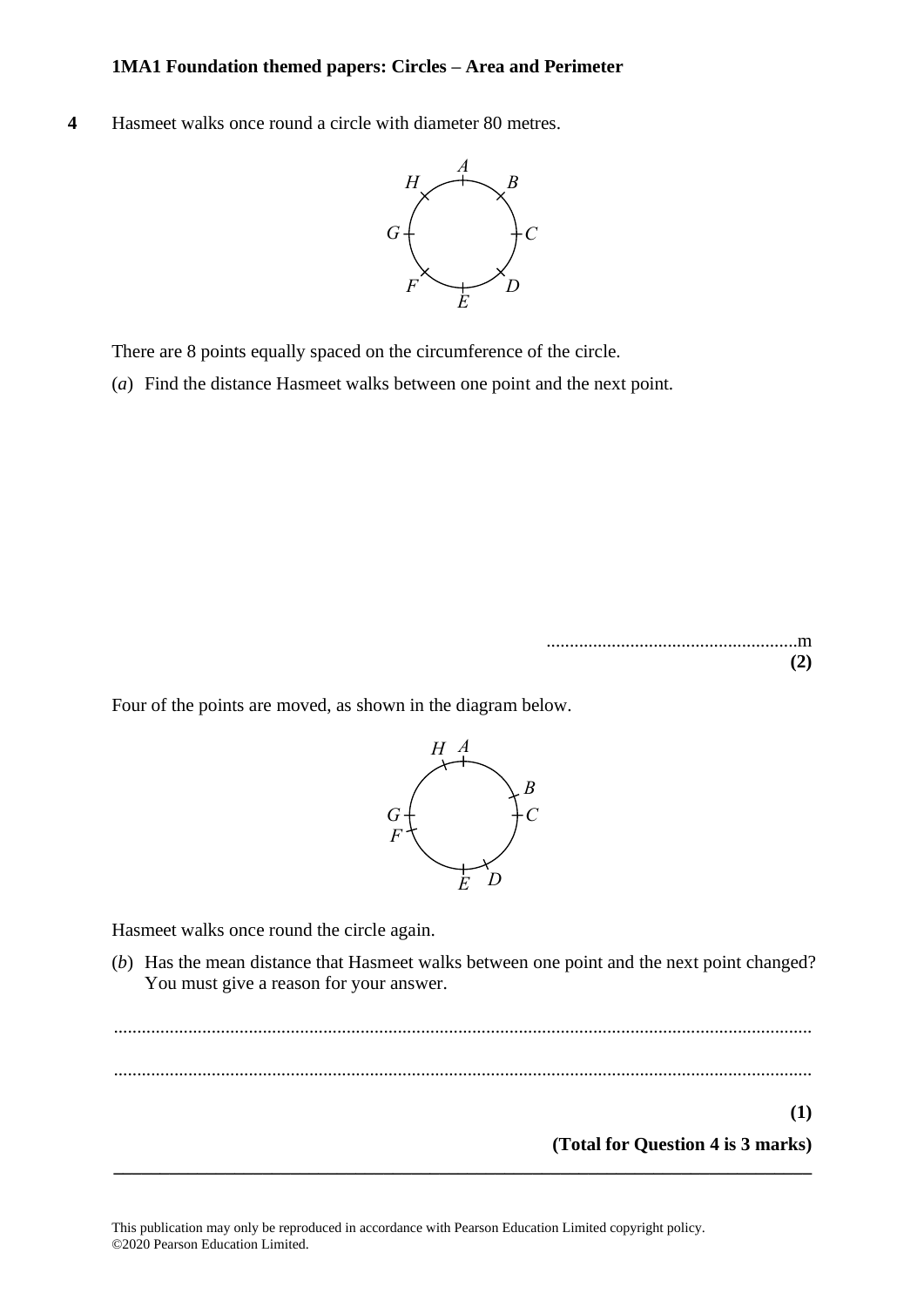**5** The diagram shows a logo made from three circles.



Each circle has centre *O*. Each circle has centre *O*.

Daisy says that exactly  $\frac{1}{2}$ Daisy says that exactly  $\frac{1}{3}$  of the logo is shaded.  $y \frac{1}{3}$  of the logo is shade

Is Daisy correct? Is Daisy correct? You must show all your working. You must show all your working.

**(Total for Question 5 is 4 marks)**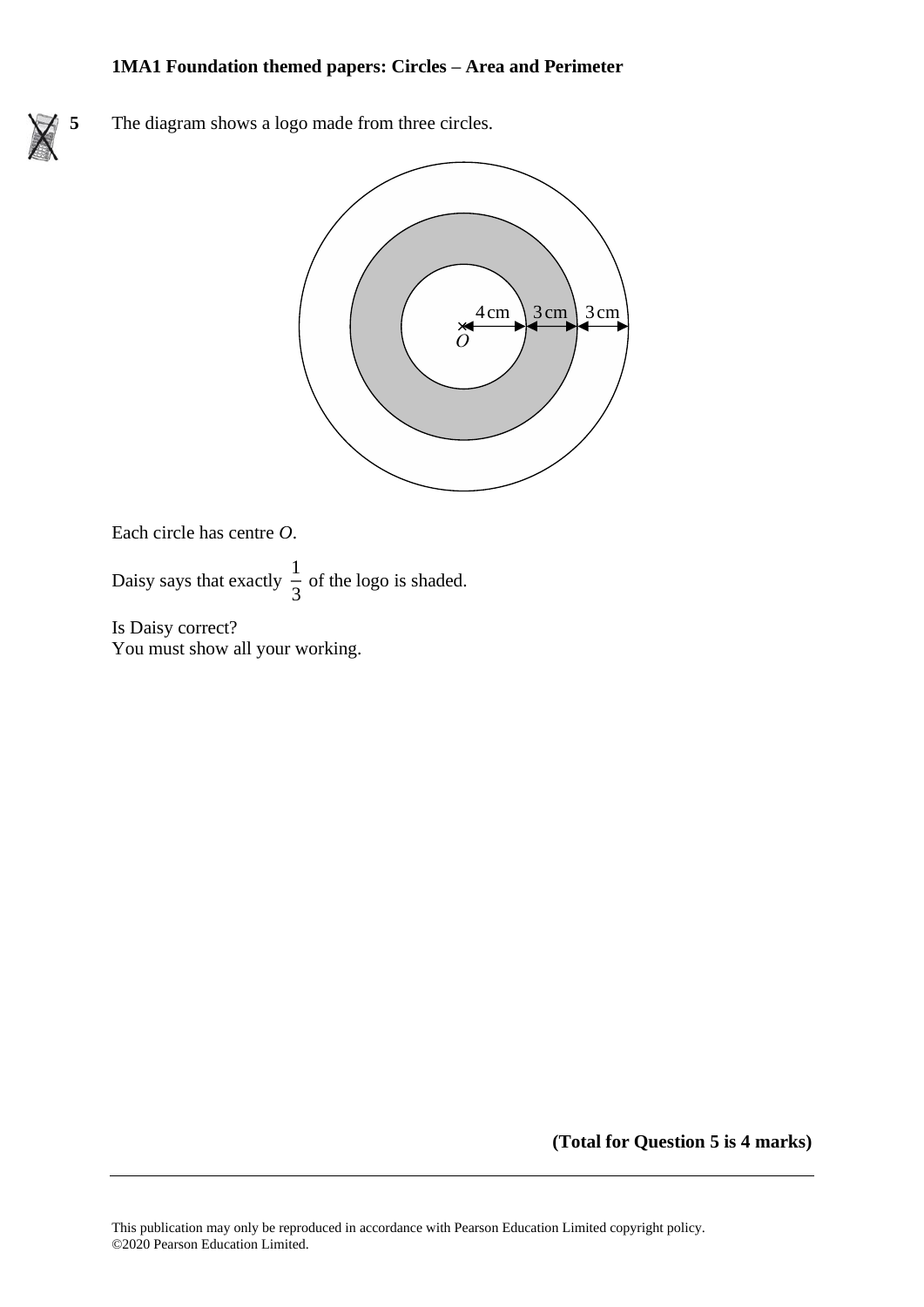**6** A garden is in the shape of a rectangle, *ABCD*, and a semicircle. *AD* is the diameter of the semicircle.



Carol is going to cover the garden with fertiliser.

A box of fertiliser costs £4.99 Carol has been told that one box of fertiliser will cover  $12 \text{ m}^2$  of garden.

(a) Work out the cost of buying enough fertiliser to cover the garden completely.

|                                                                                             | (5)                               |
|---------------------------------------------------------------------------------------------|-----------------------------------|
| Carol finds out that one box of fertiliser will cover more than $12 \text{ m}^2$ of garden. |                                   |
| (b) Explain how this might affect the number of boxes she needs to buy.                     |                                   |
|                                                                                             |                                   |
|                                                                                             | (1)                               |
|                                                                                             | (Total for Question 6 is 6 marks) |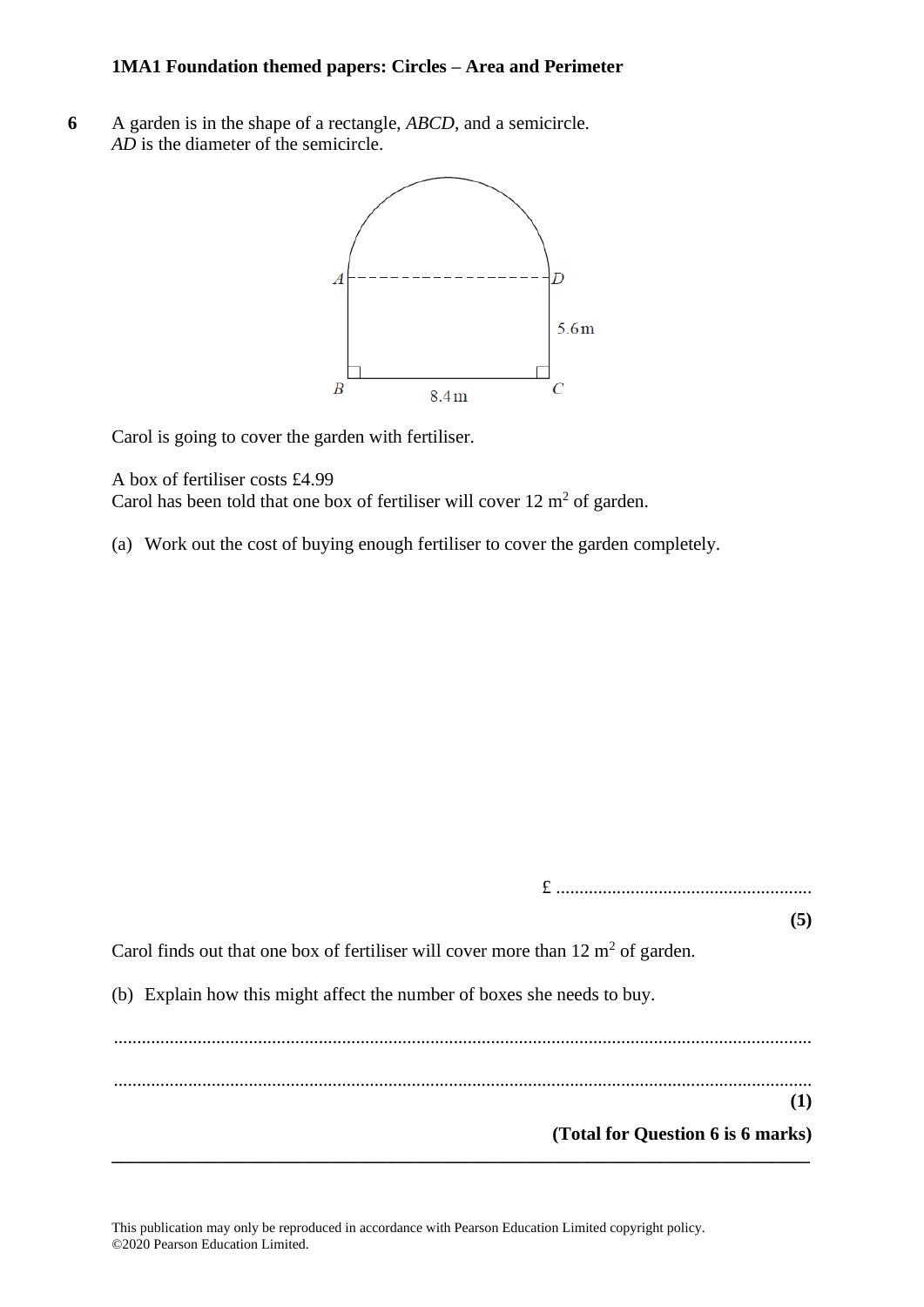**7** The diagram shows a shape made from a trapezium *ABCD* and a semicircle with diameter *DC*.



*DC* = 8 cm. The shape has area 64 cm<sup>2</sup> The height of the trapezium is 5 cm.

Work out the length of *AB*. Give your answer correct to 1 decimal place.

....................................................... cm

**(Total for Question 7 is 5 marks)**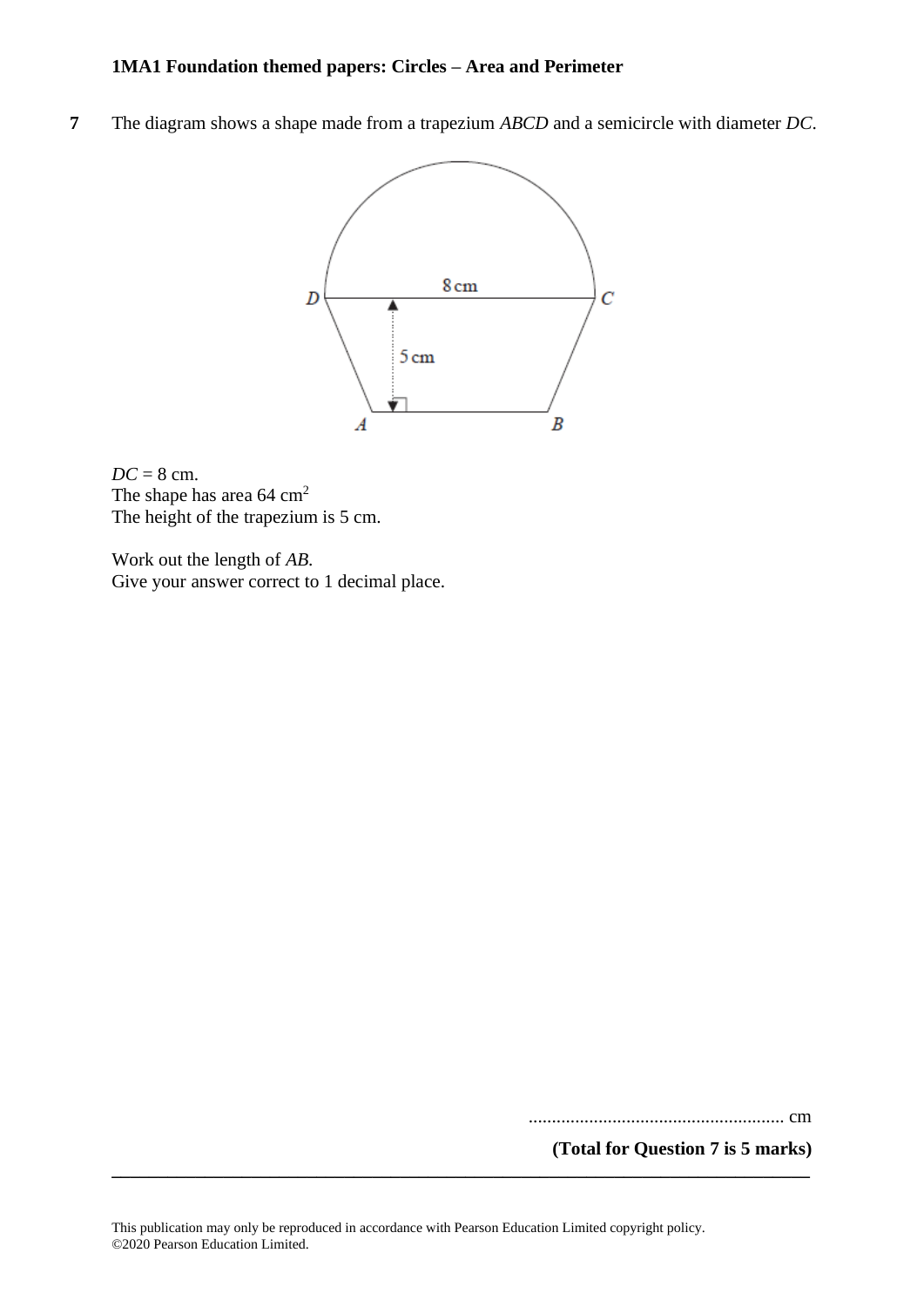**8** The diagram shows a cycle track.



The track has two straight sides each of length 40 m. Each end of the track is a semicircle of radius 27 m.

The diameter of each wheel of Ian's bike is 590 mm. Ian is going to ride his bike around the track once.

Calculate how many complete revolutions each wheel of his bike will make.

.......................................................

**(Total for Question 8 is 5 marks)**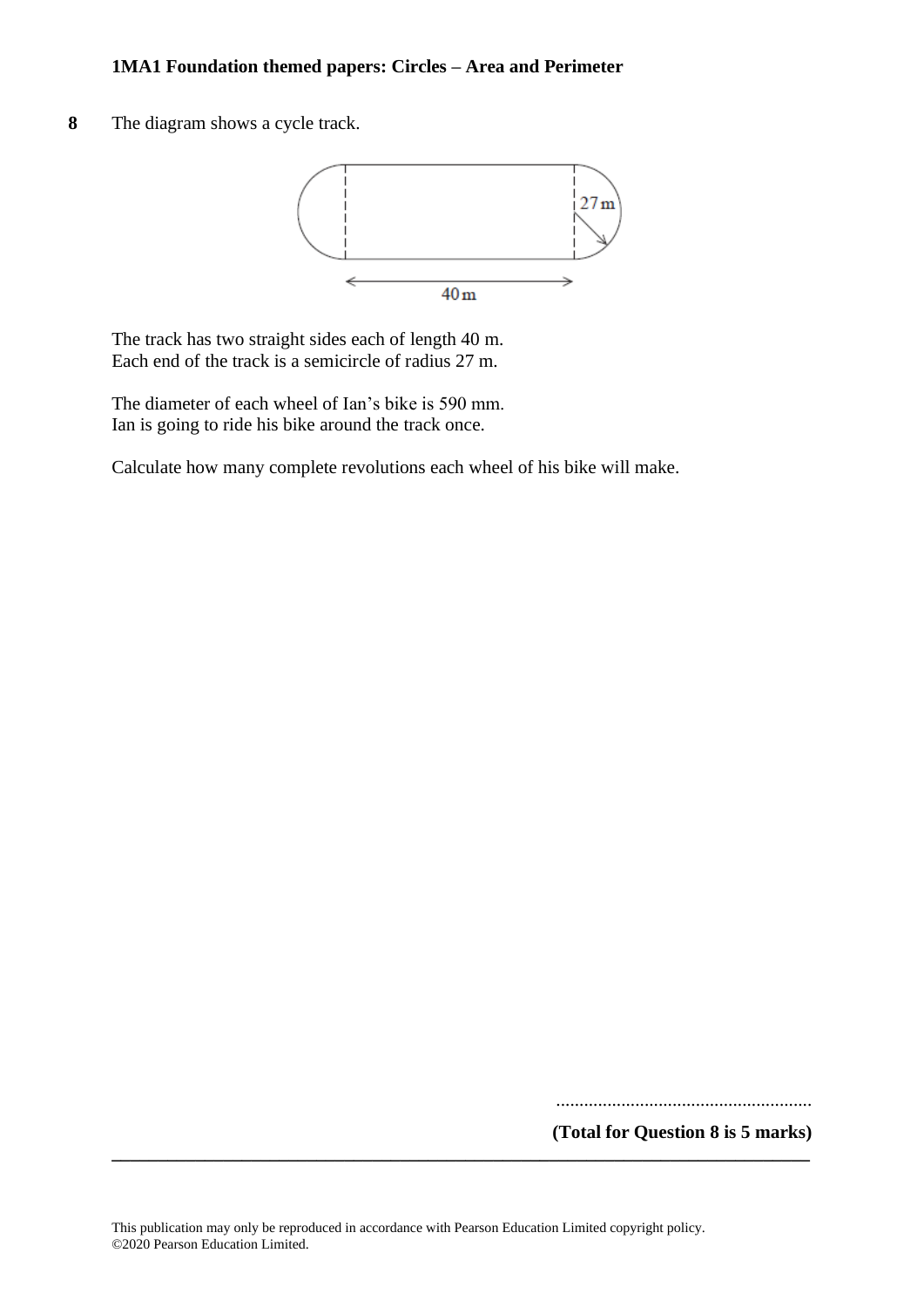**9** The diagram shows a square *ABCD* of side 8 cm inside a circle, centre *O*. **26** The diagram shows <sup>a</sup> square *ABCD* of side 8cm inside <sup>a</sup> circle, centre *O*. The vertices of the square lie on the circle. The vertices of the square lie on the circle.



Work out the total area of the four shaded segments. Work out the total area of the four shaded segments.

Give your answer correct to 3 significant figures. Give your answer correct to 3 significant figures.

.......................................................cm<sup>2</sup>

**(Total for Question 9 is 5 marks)** .......................................................cm<sup>2</sup>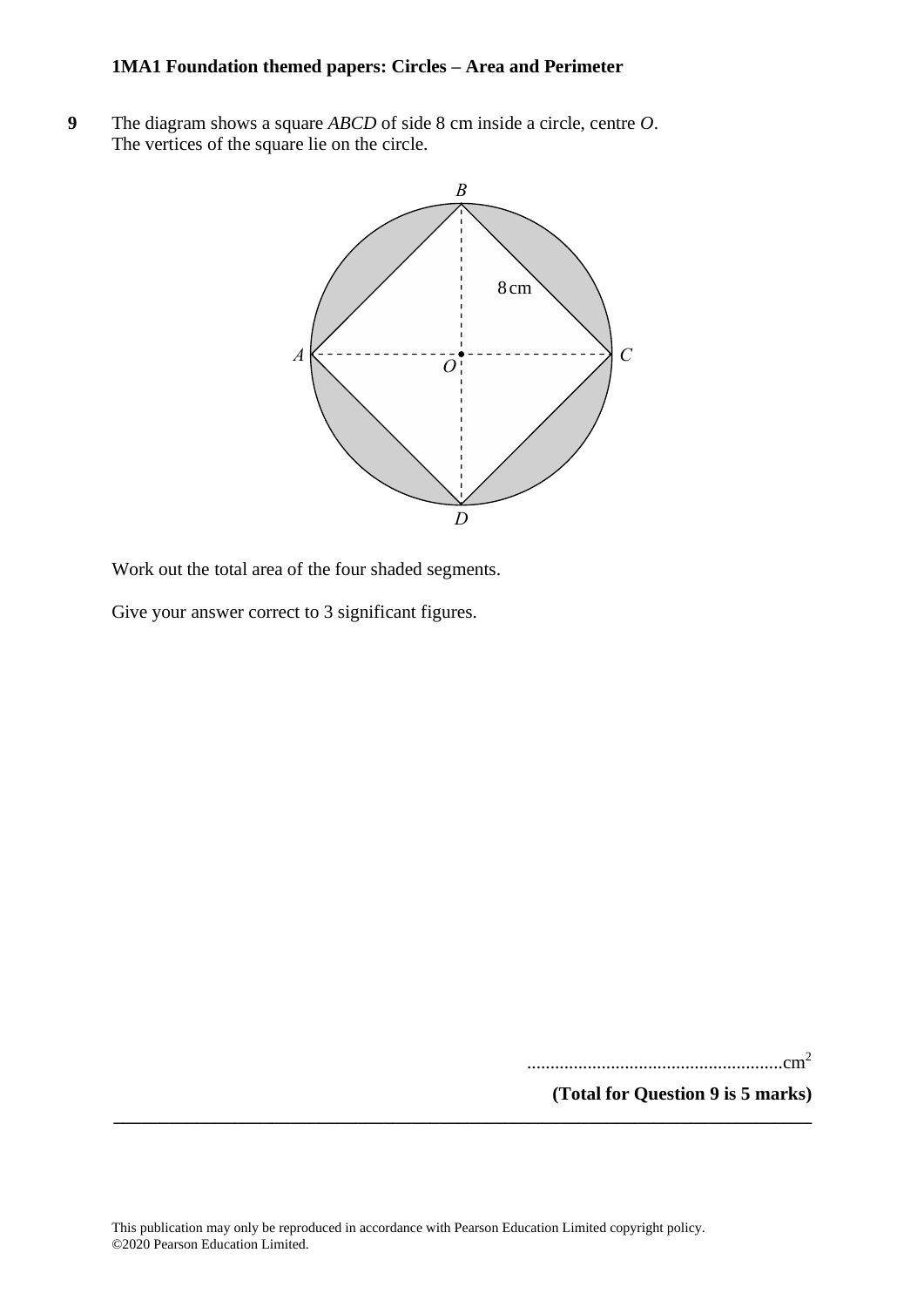**10** Here is a diagram showing a rectangle, *ABCD*, and a circle.



*BC* is a diameter of the circle.

Calculate the percentage of the area of the rectangle that is shaded. Give your answer correct to 1 decimal place.

......................................................%

**(Total for Question 10 is 4 marks)**